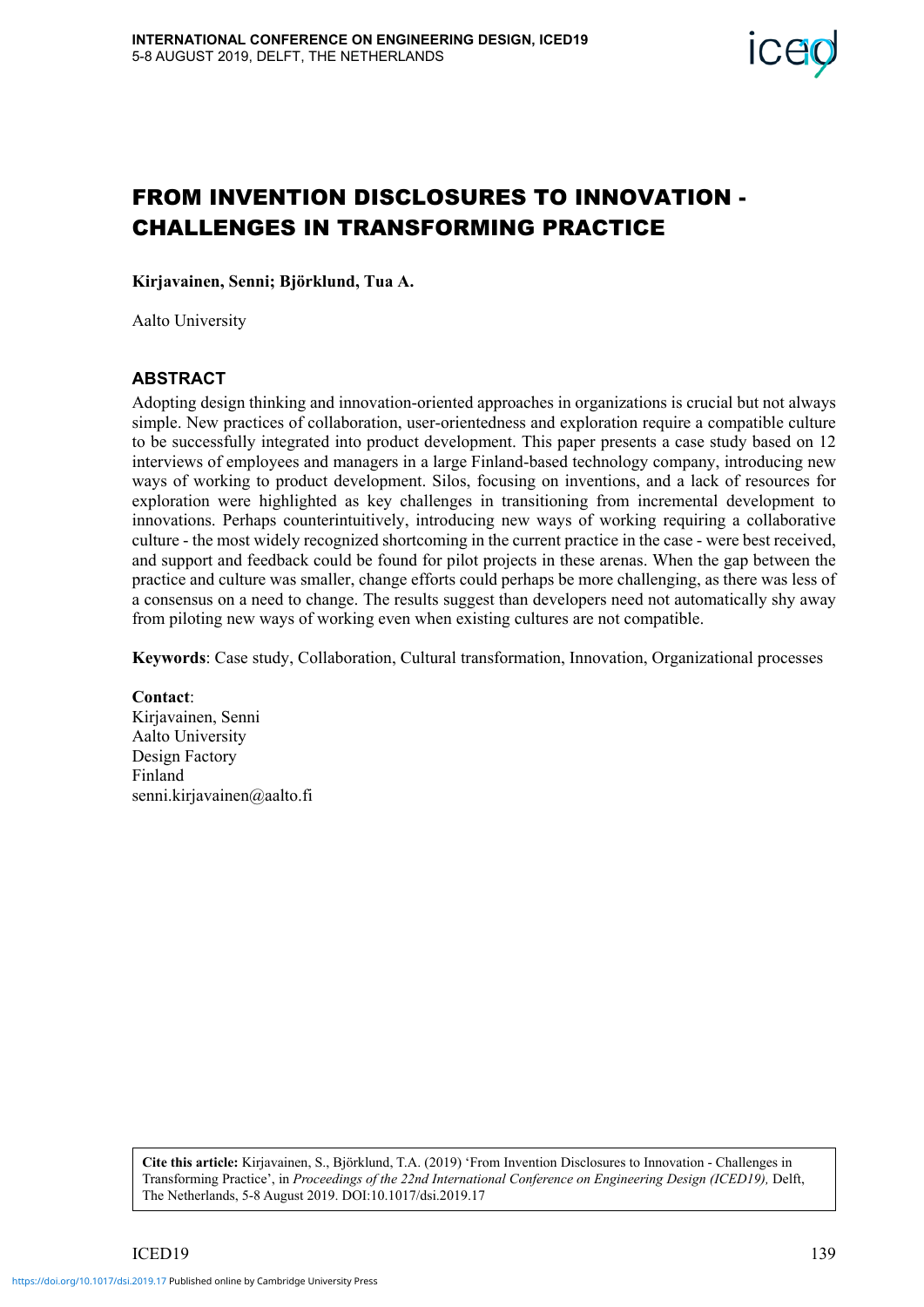# 1 INTRODUCTION

Innovativeness has become crucial for company performance in the current "innovation economy" [\(Sawyer, 2006,](#page-9-0) p.41). Developing new products, services and ways of operating offer a competitive edge (Porter and Ketels, 2003), but in fast-paced environments, innovation needs to be a continuous effort. In addition to generating new ideas, these need to be effectively operationalized and implemented in organizations [\(Amabile](#page-8-0) *et al*., 1996; [Anderson](#page-8-1) *et al*., 2014). However, leading such uncertain and ambiguous efforts differs from many traditional management approaches, requiring a balancing act with changing requirements, room for creativity yet efficiency [\(Amabile](#page-8-2) *et al*., 2004; [Kim and Wilemon, 2002;](#page-9-1) Lewis *et al*[., 2002;](#page-9-2) [McDonough III and Barckzak, 1991;](#page-9-3) [Valle and Avella,](#page-9-4)  [2003\)](#page-9-4).

Design approaches and design thinking with their customer-centricity and emphasis on experimentation have received increasing attention amongst both scholars and practitioners as an effective way of organizing innovation [\(Buchanan, 1992;](#page-8-3) [Brown, 2009;](#page-8-4) [Martin, 2009;](#page-9-5) Perks *et al*[., 2005;](#page-9-6) [Ravasi and](#page-9-7)  [Stigliani, 2012\)](#page-9-7). What starts as a change in product design can end up as a change in strategy (Ravasi and [Lojacono, 2005\)](#page-9-8). However, empirical research on how design thinking practices are adopted in established organizations remains limited [\(Carlgren](#page-8-5) *et al*., 2016, Carr *et al*[., 2010;](#page-8-6) [Drews, 2009;](#page-8-7) [Micheli](#page-9-9) *et al*., 2019; [Seidel and Fixson, 2013\)](#page-9-10). The few extant studies indicate that those new to design thinking may find it hard to engage in multiple experiments and iteration [\(Rekonen and Hassi 2018,](#page-9-11) [Adams](#page-8-8) *et al*., 2003). New approaches need to be legitimized in the organization (Rauth *et al*[., 2015;](#page-9-12) [Mutanen, 2008\)](#page-9-13), and shifting status can generate tensions and resistance (Beckman and Barry, 2007).

In a recent review of empirical research - mainly case studies - [Elsbach and Stigliani \(2018\)](#page-8-9) found that adopting design and design thinking tools in organizations required a compatible culture, valuing collaboration and experimentation. Silos and a strong focus on productivity and performance can hinder the adoption of new ways of working [\(Elsbach and Stigliani, 2018\)](#page-8-9). Emphasizing productivity could work against introducing time-consuming co-creation and needfinding tools even if they would save time in the long run (Rauth *et al*[., 2015;](#page-9-12) [Coakley](#page-8-10) *et al*., 2014). On the other hand, many of the reviewed studies also suggested there was a bidirectional relationship between methods and organizational culture, where new tools could help to introduce and reinforce new values in the community [\(Elsbach and Stigliani, 2018\)](#page-8-9). For example, needfinding tools can help transition into a more user-centric culture by exposing employees to customer perspectives and experiences in a salient manner [\(Elsbach and Stigliani, 2018;](#page-8-9) [Body, 2008;](#page-8-11) [Vetterli](#page-9-14) *et al*., 2016). Artifacts and spaces can also communicate new emphases on for example experimentation and collaboration by making them visible in organizations [\(Elsbach and Stigliani, 2018;](#page-8-9) Rauth *et al*[., 2015;](#page-9-12) Stigliani & Ravasi, 2012).

Despite the strong interconnections seen between new methods and culture, [Elsbach and Stigliani](#page-8-9)  [\(2018\)](#page-8-9) note that these connections have been implicit in most empirical studies (even anecdotal at times, we might add), and call for further research focusing explicitly on the influence of culture on needfinding, idea generation and idea testing methods, and vice versa. Creative processes, methods and skills can be taught [\(Liu & Schonwetter, 2004\)](#page-9-15) but they should also be effectively put into operation in businesses. The current study takes up this call, investigating a large technology-based company in the midst of attempting to adopt new co-creative and experimentative ways of working in development. Based on 12 in-depth interviews with 11 employees and managers in different roles in a large technology company, we identify key cultural challenges and perceived leverages when introducing new practices to widen innovation activities. Our focus is not on specific methods and tools used in the case-company, instead we investigate the introduction of design thinking practices on a more process-oriented level in an engineering-driven cultural context to investigate what kinds of needs, practices and hindrances can product development professionals perceive and recognize in an industrial organization pushing for integrating design thinking practices into its development processes.

# 2 METHODOLOGY

We adopted a single case study approach, building on a qualitative analysis of interviews. The selected company was a listed, internationally operating, industrial technology company in Finland. Development work is one of the core functions at the case company, and several initiatives were ongoing to improve the established stage-gate model used for development at the studied company. In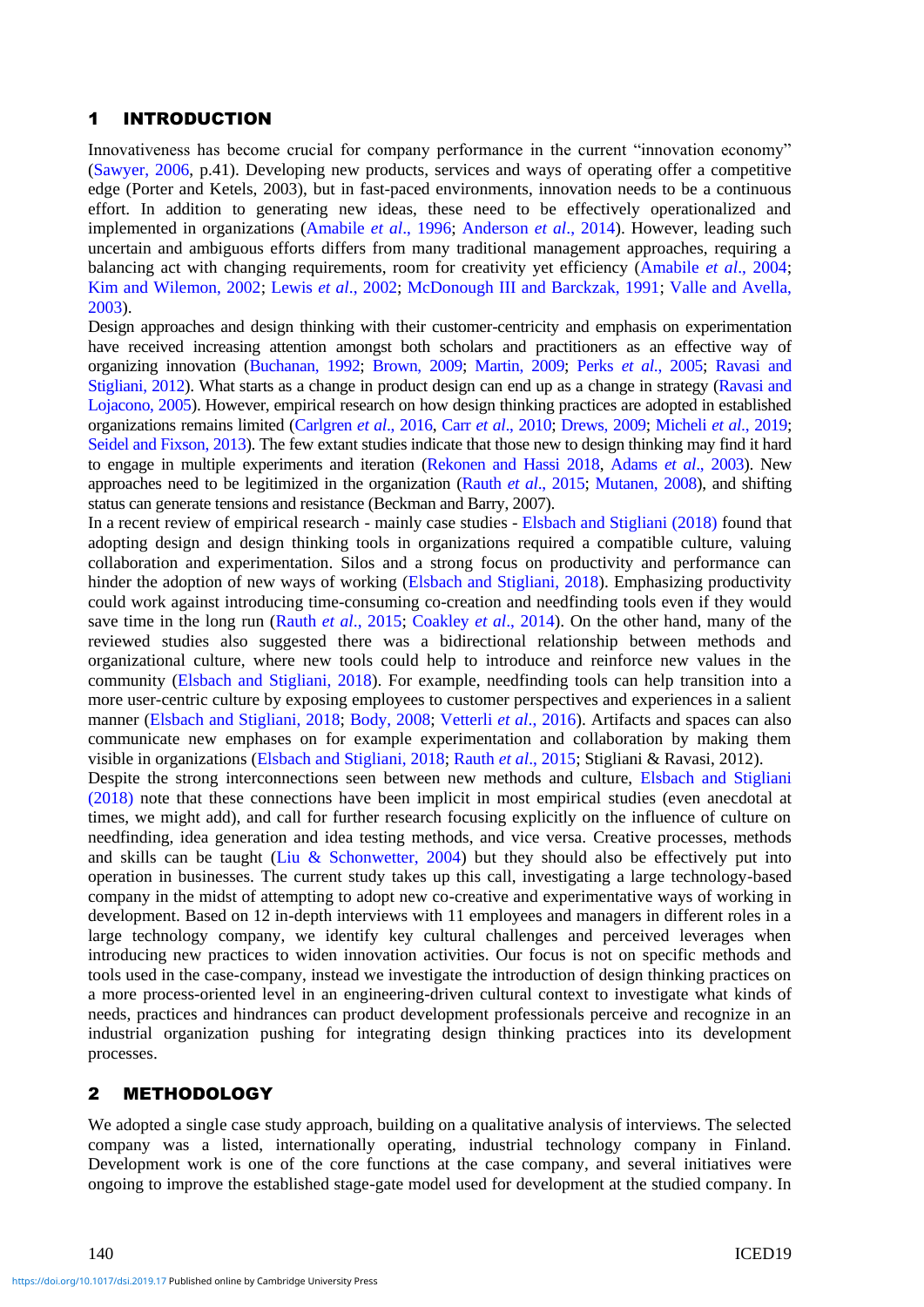addition, separate development initiatives around a number of identified issues were ongoing, including piloting co-creation workshops with customers and developing products using design sprints. With the recognized need for changing development practices and a high intensity of ongoing action, the company presented a fertile case for us to examine the transition process from the case company's predominantly traditional, engineering-led ways of developing to incorporating design thinking and its user-centric and cross functional ways of working into the company.

Eleven employees and managers from different levels involved in driving design efforts and working in development and innovation related functions were interviewed on current culture, practices and initiatives. Altogether 12 semi-structured interviews were conducted and included in the analysis, as one of the interviewees was interviewed twice. The majority of the interviewees were men in their thirties to fifties. All of the interviewees held at least a master's degree, mostly from engineering fields, and their experience in the company ranged from six months to more than a decade. The interviews were built around a critical incident approach (Cope & Watts, 2000; Flanagan, 1954), which made it possible to explore participant-selected meaningful events in the interviewee's experience of engaging in development and innovative work. Participants were asked to describe examples where they had been particularly pleased and displeased with development efforts, as well as describe the company's development-related practices, culture and needs. The interviews lasted for approximately an hour each, and were audio-recorded and transcribed verbatim. Some of the presented quotes have been translated to English.

The transcribed data was coded into segments describing development efforts and development-related practices, culture and needs. These 644 segments were categorized into mutually exclusive categories based on thematic similarity (Braun  $\&$  Clarke, 2006). This categorization resulted in seven categories consisting of 18 subcategories.

## 3 RESULTS

## **3.1 Case context**

The studied large, technology-based company as a whole was characterized as an engineering-driven company, with a strong R&D organization good at solving structured problems. The organization was described to consist of strong professionals and experts who tend to have long careers in the company. Many of the product solutions that were developed were described as customized solutions to a particular customer. On the other hand, exploring new possibilities for business and products was not seen as a strength of the company. New opportunities seemed to rise primarily as technical inventions improving existing products, rather than systematic efforts for wider ranges of innovation. Ideas were often discussed synonymous to inventions. One of the interviewees described the experienced emphasis on technological inventions in the company and how design could help expand this with the following words:

*"This is an inventor company, so what does it take for it to be an innovation. [...] How [inventions] become innovations, commercial success stories always so there we have a lot to improve, so that we don't protect just anything. This should be brought more into our values. And design thinking is good for that, because then you are designing to meet a need and not based on your gut feeling."* 

The company had established a stage-gate model for development work. While it was seen as beneficial to have a process for developing products, this was not always adhered to, and some felt that it did not serve the front-end phases very well. The current ways of working were described as siloed and somewhat protective, hindering collaboration and co-creation. The silos were numerous and they were formed on the basis of e.g. competence, age, unit or department. On the other hand, many felt trusted within the silos they were in, with developers and teams getting to work independently towards their goals without being interrupted.

There was also a number of ongoing initiatives with an aim to improve and diversify development efforts carried out in the company. The interviewees were aligned in their descriptions of perceived development needs in the company, and initiatives had been undertaken to start addressing those needs. For example, there had been efforts to create practices for design canvases and design sprints to complement the existing stage-gate model and to increase agile developing internally. These practices had already been piloted inside the company. There were some positive experiences from projects that had been carried out with customer-centric or user-centric front-end phases. To increase this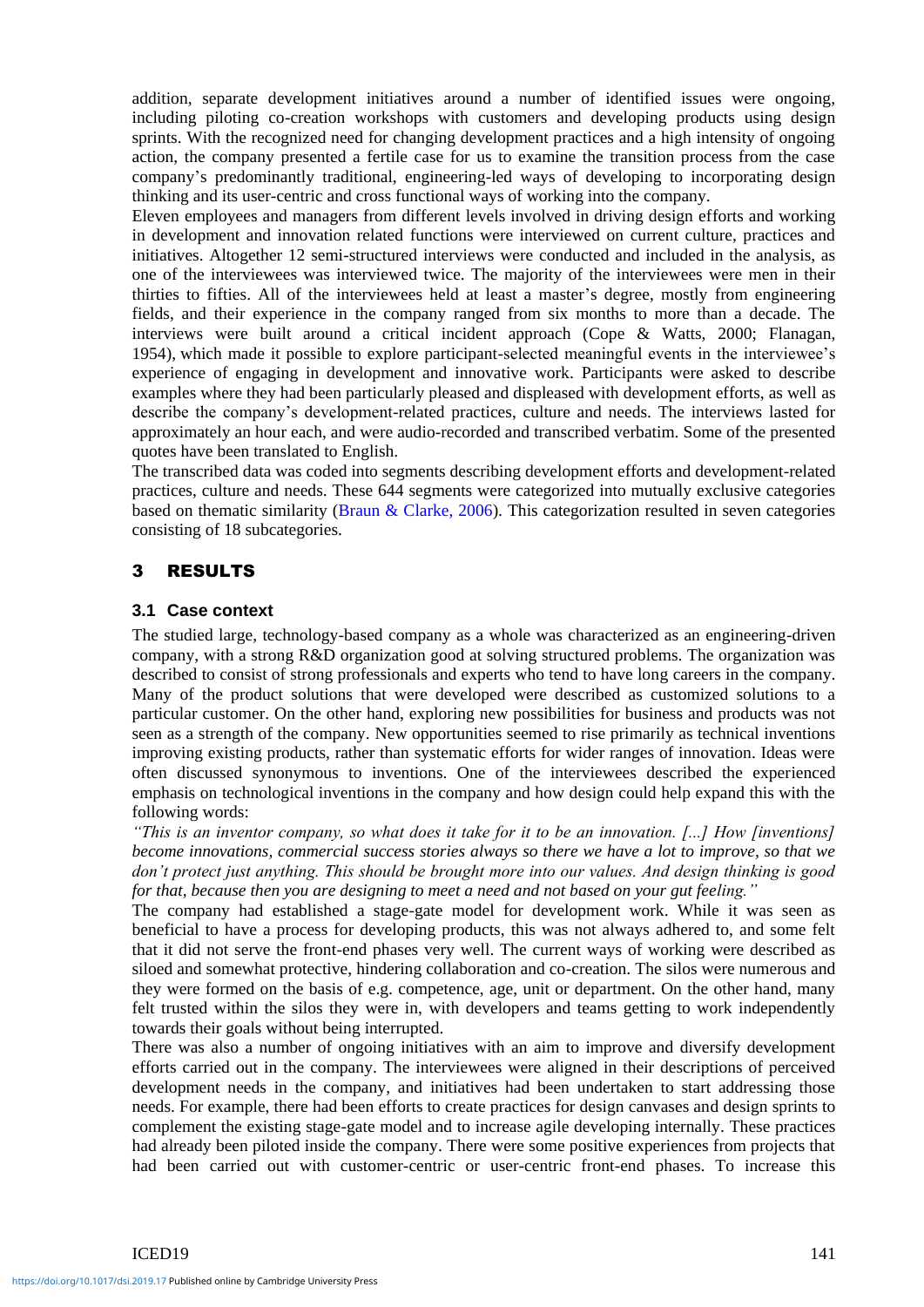collaboration with customers, there had been pilots of co-creation workshops where problems were framed and solved together with the customer in fast-paced workshop of a few days.

# **3.2 Described development needs and efforts**

| Category                                                        | Subcategory                                                                                                                                                                                              | No. |
|-----------------------------------------------------------------|----------------------------------------------------------------------------------------------------------------------------------------------------------------------------------------------------------|-----|
| Collaboration (263)                                             | <b>Silos</b>                                                                                                                                                                                             | 67  |
|                                                                 | No silos or working across them                                                                                                                                                                          | 11  |
|                                                                 | Lack of collaboration                                                                                                                                                                                    | 64  |
|                                                                 | Lack of and need for practices for collaboration                                                                                                                                                         | 52  |
|                                                                 | Positive experiences of collaboration                                                                                                                                                                    | 35  |
|                                                                 | Existing practices for collaboration                                                                                                                                                                     | 34  |
| Focus on inventions rather<br>than innovation (108)             | Emphasis on inventions, existing business and sales                                                                                                                                                      | 80  |
|                                                                 | A need for innovation and new business                                                                                                                                                                   | 25  |
|                                                                 | Innovation driving development                                                                                                                                                                           | 3   |
| Exploration in early-<br>phases of product<br>development (104) | Need for exploration                                                                                                                                                                                     | 48  |
|                                                                 | Positive experiences of exploration                                                                                                                                                                      | 20  |
|                                                                 | No exploration taking place or people not being willing to<br>explore                                                                                                                                    | 19  |
|                                                                 | Lack of resources and support for exploration                                                                                                                                                            | 17  |
| Customer insights (81)                                          | Need for user and customer-oriented approaches                                                                                                                                                           | 36  |
|                                                                 | Lack of customer-oriented approaches                                                                                                                                                                     | 25  |
|                                                                 | Positive experiences of going to customers and efforts to<br>develop user and customer-oriented practices                                                                                                | 20  |
| Culture of questioning<br>(41)                                  | Lack of questioning ideas, projects or opinions                                                                                                                                                          | 36  |
|                                                                 | Too early critique                                                                                                                                                                                       | 5   |
| Slowness and rigidity (17)                                      | Slowness of change, slowness of the industry, rigid supporting<br>functions for development, lack of supporting functions for<br>development                                                             | 17  |
| Other $(30)$                                                    | Generic statements of having unspecified challenges or<br>strengths, and individual statements of e.g. strategy in relation<br>to development, making cultural change and wishing for a<br>reward system | 30  |
| Total                                                           |                                                                                                                                                                                                          | 644 |

*Table 1. Categories and subcategories of development efforts and development-related practices, culture and needs*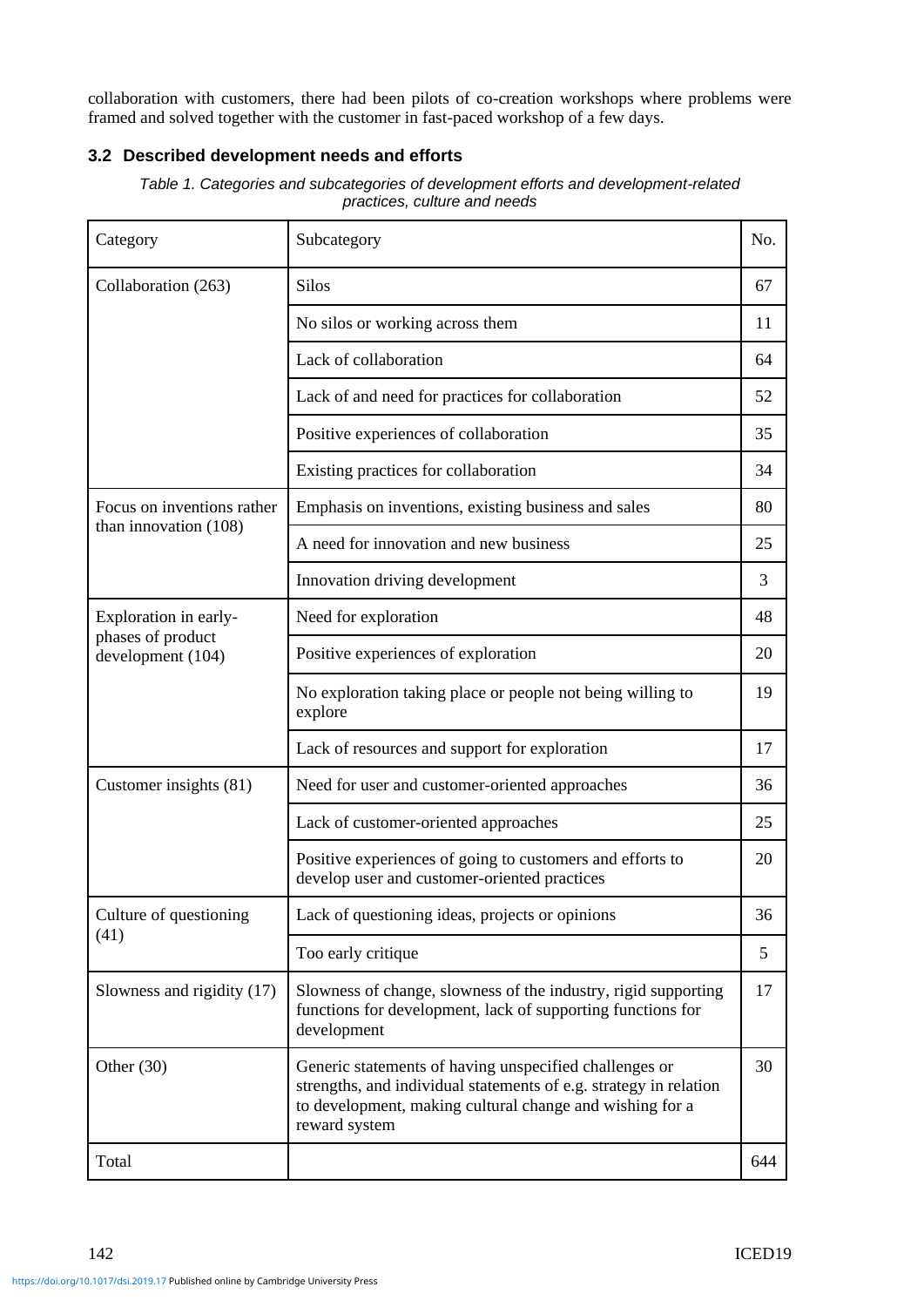The descriptions of culture, development efforts and development-related practices, hindrances of development and needs regarding development work were categorized into seven categories comprising of 18 subcategories. The categories are as follows: collaboration  $(n=263)$ , focus on inventions rather than innovation (108), exploration in early-phases of product development (104), customer insights (81), culture of questioning (41), slowness and rigidity (17), and individual segments outside of these categories (30) (Table 1).

#### *3.2.1 Collaboration*

Collaboration and its importance both inside the company and with its stakeholders was a recurring theme in all of the interviews, with 41% (n=263) of development related segments describing collaboration. Instances related to internal collaboration were found in all interviews, and collaboration with customers was brought up in ten interviews. The stakeholders that were mentioned in relation to collaboration included universities and potential partner companies in developing new products, consultancies to draw knowledge from, and former employees.

Reflections on the company culture frequently referenced or described silos  $(n=67)$  in the engineeringled company. There was some collaboration across different silos or parts of organization that were not siloed (n=11), but not as much as the interviewees wished for. The dividing factors were described to be plentiful; teams, competences, business areas and sometimes even age or tenure. The siloed company culture was seen as blocking information from being transferred from business line to another, from service units to developers and from sites to developers. This could even be reflected to the customers, as for example when maintenance work took place at a customer's site, employees might be oblivious to problems outside of their own product line. What this meant to development work was that the right problems were not necessarily solved, and project specifications might be misunderstood. A lack of collaboration (n=64) was often described as a hindrance to development inside the company.

Increasing collaboration inside the company and with stakeholders was described as essential in order to better understand the products that are being developed and to create potential value, new business and innovations across business units and product lines. The interviewees were unified in their desire to improve collaboration and dismantle silos. When asking one interviewee what they would change in the company ways of working, the answer was as follows:

*"[The first thing I'd change at the company is having] less silos. I would dismantle those barriers between product lines."* 

One reason for too little collaboration was seen in the lack of practices to support it  $(n=52)$ . This was the case within the company, but especially with customers. The case-company was portrayed as having established some strong relationships with customers, and some on-site development in collaboration with customers did take place. However, the interviewees found it difficult to find suitable, interested customers for collaboration, and described difficulties in establishing new relationships for collaboration in the early stages of product development. Clearing one's schedule to find time for collaboration was also an issue as the everyday work was prioritized. For example, one interviewee described difficulties in testing and further developing an idea for improving customers' processes:

*"We discovered that we can't implement this process idea of ours anywhere, because we have no partner, who could implement this for us. So, it doesn't help if you have a good process if you don't have the equipment of the correct scale."*

However, there were some mentions of existing practices for collaboration (n=34) stretching from e.g. digital platforms and customer seminars, to nurturing established relations with customers and ways of forming development teams inside the organization. The reported experiences of collaboration and inter-silo collaboration inside the company were almost without exception described as positive (n=35). Encouragement for increased collaboration was called for e.g. in these words:

*"One of them just told how this technology has to do with [certain technology], and that should be done together with them, but well, it has never been done. - - [They] just started to pour it out, that here we don't do this across these company, like, across these product lines. And that should be somehow encouraged. The know-how is technically good, but it should be cross-bred across and between processes."*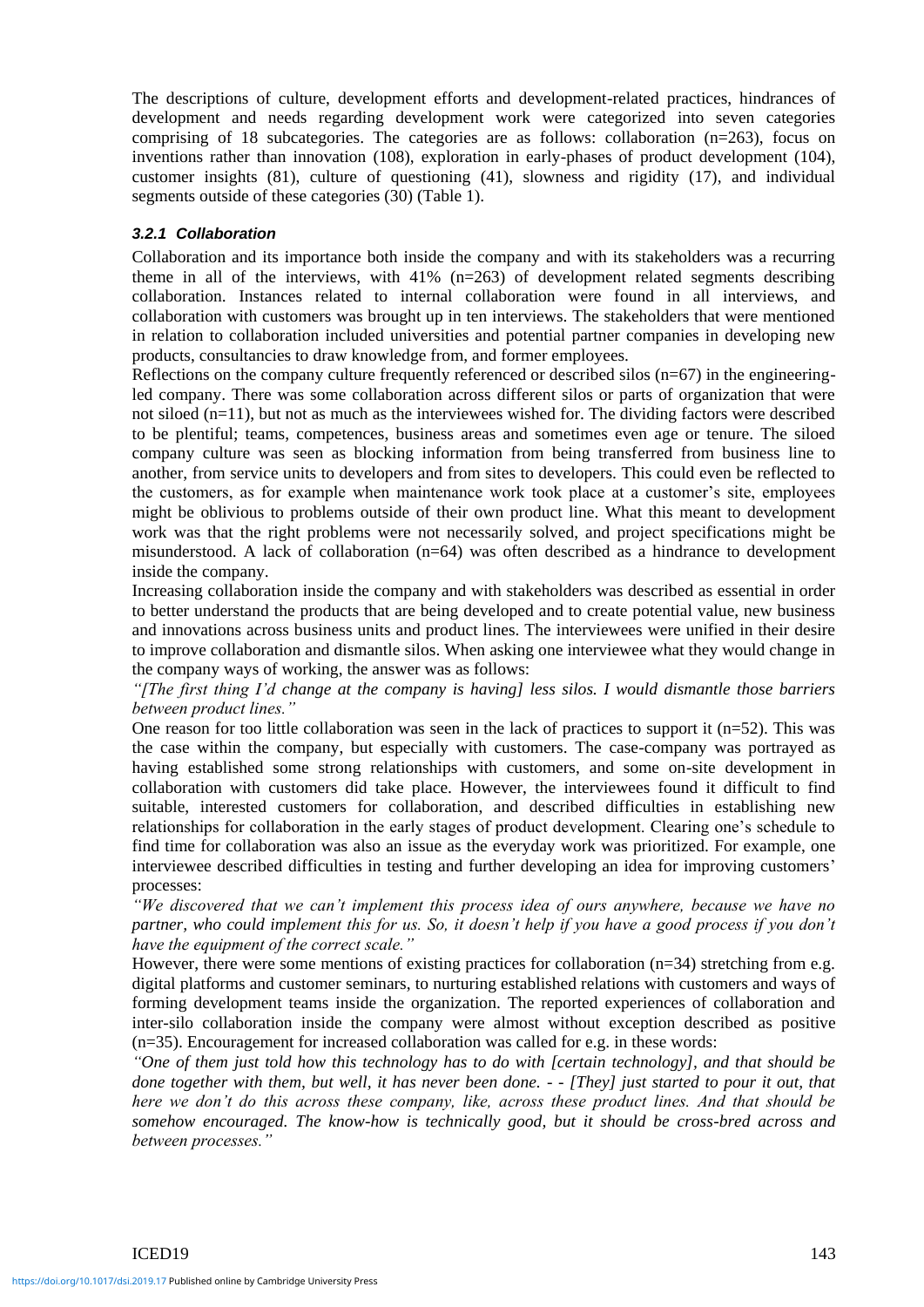#### *3.2.2 Focus on inventions rather that innovation in a broader sense*

A strong emphasis on making inventions and improving existing products and business at the cost of creating new innovations was a recurring theme in the interviews (n=80). Ideas were often discussed as a synonym for inventions. This meant considering only ideas with a patentable technical component in them rather than seeing the value of producing a mass of ideas in a range of non-technical aspects as well. Inventions were often the starting point of a project, and in the best cases, they resulted in successful products. At the same time, the focus on inventions and invention disclosures seemed to strengthen the silos and hinder collaboration, as it could lead to a protective attitude towards one's own ideas with potential for invention, as described by an interviewee.

*"We've had this problem that out IPR policy and a lot of things support the kind of lone inventor, I mean the compensation levels and these things. And they shut people out because of that, because you get more money for yourself. And that's really problematic."*

However, despite these downsides of the invention-oriented culture, the interviewees appreciated the inventions that the "Gyro Gearloose" kind of people in the organization made.

The lack of a wider orientation for innovation was also seen as a result of having the engineering-led culture and having a strong emphasis on existing business and sales. Some interviewees also described a potential for making a better use of the patent portfolio and existing ideas in the early phases of product development in order to avoid duplicating work that has already been done and to build more on others' ideas. There were only a few mentions of situations where innovation was the driving force for development and the interviewees were satisfied with the status quo within their unit  $(n=3)$ .

The inventions made were often improvements to existing products, even though there was a clear need for innovation and new business  $(n=25)$ . This incremental development came up mostly in connection with other development-related practices and needs. It was seen as a result of working in silos, coupled with the lack of exploration, testing new ideas and trial and error in the front-end phase. Ideas and potential for innovation were often times also described getting lost in the process of documenting and reporting, while realized development efforts remained sales and delivery-led therefore contributing to bettering existing solutions. The focus of development was described as being too heavily on customized solutions, and some of the interviewees called for developing a stronger product portfolio instead.

*"It is a big part of innovativeness that you get to validate things with a customer, but at the same time, it constitutes a lot of concrete work, that is tied, that you have to make this and this report and all other things on top of research. Report and travel and use time on things that don't support for example having come up with something inventive, so under that workload you don't identify it and develop into a product or a patent or whatever. - - So now the aim would be to separate R&D a bit from the suction of daily work and suction of working with clients"* 

#### *3.2.3 Exploration in early phases of product development*

Exploration in the front-end and early stages of product development was seen as important, but also described as something that happens too little and the interviewees described a need for exploration (n=48). Ideas and concepts were easily taken to a very detailed level while developing multiple options and diverging was often skipped. The interviewees described not having a culture of ideating and exploring, a lack of quick-and-dirty testing and as well as too little vision creation for the future. One of the interviewees described the need for exploration through wishing for more unallocated time: *"I'm in favor of freeing time, and giving the opportunity to do a little bit of, like, also reflective work and testing. Testing ideas. Because if something comes up there, it can be taken to this [stage-gate process] then. Let's not make it too difficult in the beginning."*

The interviewees described both positive experiences of exploration (n=20) and situations where no exploration took place or people had no will to explore (n=19). Some efforts had already been made to add more exploration into the development process, for example an unallocated experimentation budget had been recently introduced:

*"If one of those [ideas] could start with some customer, then actually yes, but we don't know where it leads in the end and this kind of action has been developing, that we accept, that we might have some sum of money to try out good ideas."*

Despite the changes towards more experimentation taking place the interviewees still perceived a need for more agility, concepting, visioning, and trying out ideas. Insufficient resources and support  $(n=17)$ for such exploration was also brought up. The interviewees described too little money, time, and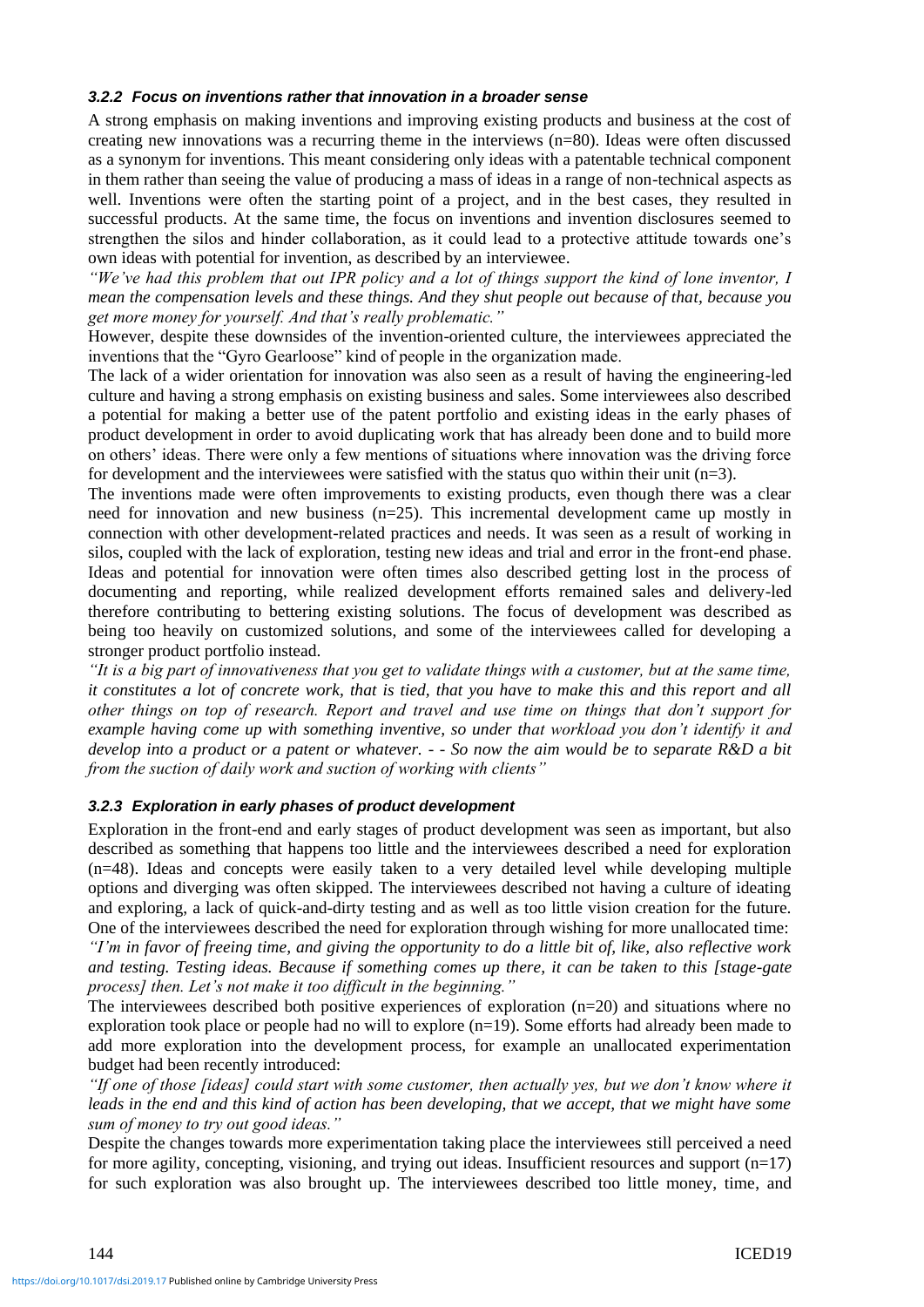people allocated for exploring opportunities as well as the supporting functions being directed more towards delivery. Despite the lack of space to explore, ideate, and reflect, some interviewees also wished for a structured system for the organization to implement in the early phases of product development as they felt it would support the development work in the early phases.

### *3.2.4 Customer insights*

The interviewees recognized both a need for more user and customer-oriented approaches  $(n=36)$  as well as current lack of these approaches  $(n=25)$ . Thus far there had been more experienced sales and deliveries related collaboration, while a need for adopting a stronger user and customer-oriented approach was expressed. Observing the users and going to the sites where the products are used to figure out the actual problem that should be concentrated on happened too rarely. There was also a call for more ideation and development collaboration with the users and customers. Often the lack of these approaches was linked to the lack of practices for collaboration (see Section 3.2.1). This is how one of the interviewees described the mindset some developers in the company manifest:

*"We have very strong product lines and there we have people who know their own silo thoroughly. That maybe creates a foundation here at the office for too much of this designing with a gut feeling, because we think we know what is needed and what's the status of the customer. And we have very little of our own manufacturing, so our product developers don't discuss with the makers enough, either."*

The interviewees also described positive experiences of going to customers and efforts to develop user and customer-oriented practices  $(n=20)$ . Instances where the interviewees had had the opportunity to approach the development from a user's point-of-view and make site visits increased understanding and resulted in good ideas and sometimes in innovative new products solving problems the developers had observed in the field.

## *3.2.5 Culture of questioning*

One need or a characteristic that came up in the interviews was a lack of questioning  $(n=36)$  or challenging ongoing work, ideas, or opinions. Oftentimes, ideas or inventions were developed for a very long period of time, tying up a lot of resources, before they were critically examined. There were cases where the entire development process had been completed before the project was put to an end. The interviewees called for more ability to kill ideas and projects in the early phases of development:

*"We should have the courage to say, that no, this is stuck at this gate until this and that have been done. And sort of, that things really wouldn't proceed […] I think now way too many product development projects go on to the very end. When we should be doing quick and dirty checks, and throw stuff away with the quick and dirty."* 

On the other hand, it was brought up that sometimes ideas are perhaps unnecessarily shot down by stating that "this has already been tested". This kind of too early critique (n=5) was partly because of the long careers and "gurus", who had extensive experience and knowledge. The culture of "gurus" made it difficult to both challenge ongoing ideas and projects, particularly when development has been taken rather far already, as well as start testing ideas that more experienced colleagues did not believe in. This personal attachment was described e.g. in the following words:

*"It's become so personal. If someone is attached to [an idea], 'I've been thinking, I've been drawing this for a year. You want to kill my work?' Really. Go up and talk to these guys who have worked here for 15-20 years. And they have this fantastic idea that someone came up with, and developed this and spent so much time. And after two years, someone's going to come, 'no, we're killing it', and you're going to be responsible for killing it. You're going to realize that yourself. No, there's too much attachment, personal attachments for that. And there's not enough thinking about the business there. Do the figures stack up? You've been working on this for two years, and the product you're targeting, this customer segment."*

#### *3.2.6 Slowness and rigidity*

Some of the interviewees also described slowness and rigidity  $(n=17)$  as a hindrance for change and development. The industry in general was described to be slow when it came to making decisions and testing or implementing new ideas. Supporting functions inside the company were described as often insufficient or too rigid. This was something that further delayed some advancement efforts or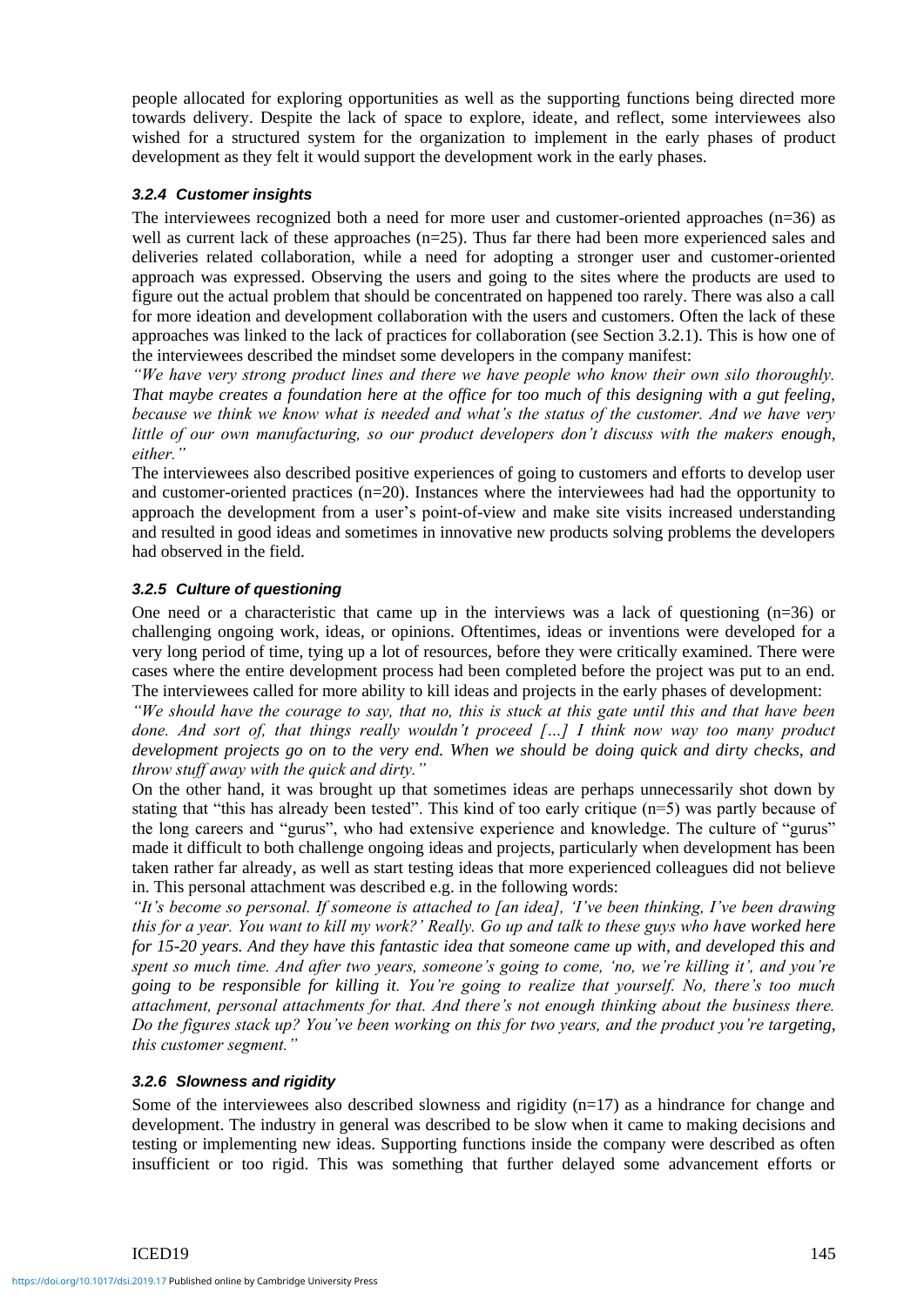projects. Also having to use one's own time on supporting functions as well as the slow pace of things going ahead came up as challenges.

Other hindrances to development and change could be found in the processes, use of resources and the working culture.

## 4 DISCUSSION

Seeking to illuminate the challenges in adopting new ways of working to transform development practices, the current study investigated the perceptions of culture and practices in a large industrial technology-based company and the perceived needs and challenges product development professionals saw in transitioning towards more design thinking oriented ways of working. Being based on a small number of interviews in a single organization, the results of the current study cannot be generalized into other contexts, but they do represent a first step in clarifying the types of challenges and needs that product developers experience in such transitions.

First, the results suggest that integrating collaborative and experimentative design practices into an organization requires a shared understanding. Having existing relationships for collaboration with customers helps in establishing new co-creational practices between stakeholders. In line with [Elsbach](#page-8-9)  [and Stigliani \(2018\),](#page-8-9) a siloed organization was seen as a hindrance to expanding development activities from inventions to innovations. Indeed, the lack of a culture and practices for collaboration was seen as the single most large hindrance in this case study. In addition to limiting information sharing, this also resulted in a lack of questioning, and a focus on well-defined problems instead of striving for innovation. The interviewees unanimously voiced a lack of collaboration. While cocreation is often suggested as one way to overcome challenges in collaboration, the interviewees struggled to implement more co-creative ways because of the siloed organization and the lack of established practices for collaboration. Whenever co-creation and sprint pilots had been engaged in, the experience and feedback had been positive. However, despite managerial level interest in utilizing co-creation, companies often lack structured processes to recognize opportunities for co-creation and not all possibilities or forms of co-creation are considered (Frow *et al*[., 2015\)](#page-9-16). Indeed, the lack of established practices for collaboration was one of the perceived causes for lacking customer-oriented approaches in the current study as well.

While the interviewees shared an understanding of needing to transform collaboration practices, the deep-rooted notions of innovations deriving rather exclusively from technology inventions was not challenged or even recognized by all interviewees. This seemed to be more contested ground within the organization, and in the implicit rather than explicit vocabulary of the company. The technology focus combined with the silos in collaboration led to incremental development, but tackling this remained difficult without a shared recognition of it being rooted in the technology focus. As such, the results suggest further nuances to the bidirectional influence of organizational culture and methods reported by [Elsbach and Stigliani \(2018\).](#page-8-9) Even though the siloed culture made co-creation difficult, this seemed to be a challenge recognized widely enough. The interviewees reported gaining support relatively easily for piloting practices to combat these challenges - thus, in the most "hostile" culture against collaboration, efforts to introduce collaboration-inducing methods seemed to be most fruitful. On the other hand, focusing on incremental technological development and inventions - a lesser issue that was not brought up by all interviewees - seemed to simultaneously be a less established, less agreed-upon issue. Also, efforts to introduce new needfinding without a focus on collaboration practices were not as quick to gain support. Perhaps counterintuitively then, the least "fertile" cultural ground can actually offer a more effective starting point for introducing new methods than a somewhat challenging premise.

Successful product innovations can have the power to ignite organizational change on strategic level and renewal of design principles to follow, and vice versa [\(Ravasi & Lojacono, 2005\)](#page-9-8). The results of the current study illustrate this bidirectional relationship, as strategic decisions such as unallocated experimentation budget enabled experimenting, while good results from previous experimental approaches generated a managerial level will for utilizing these approaches more widely. Indeed, the company culture and culture of collaboration also in this case study was in a need of restructuring, and there was a strategic level need for transforming development efforts in order to create innovation beyond only individual or grass-root efforts. Unless change is supported by transformational leadership [\(Gumusluoglu & Ilsev, 2009;](#page-9-17) [Jung](#page-9-18) *et al*., 2003) and new ways of working are integrated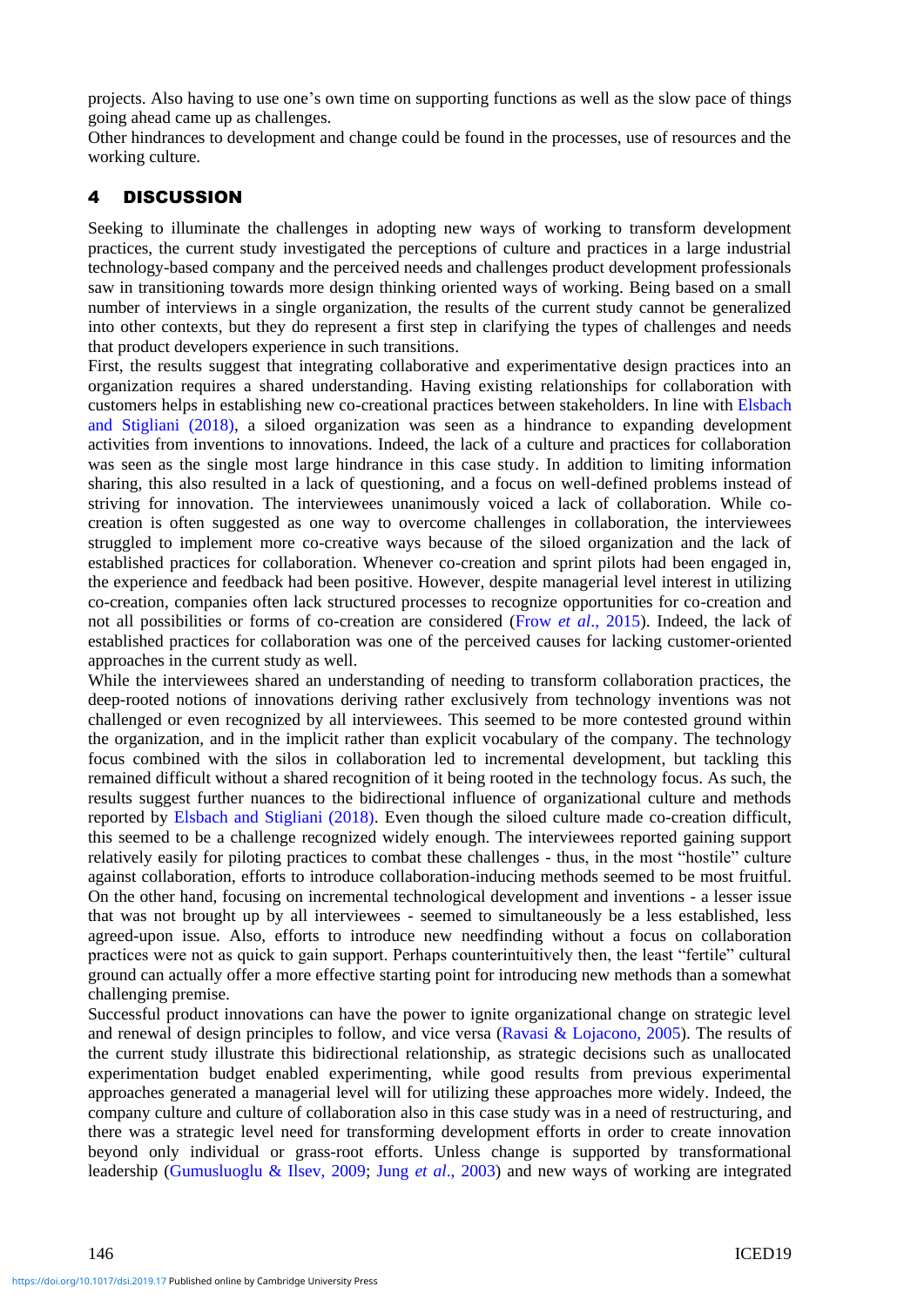deeply into the company culture and ways of working, they are in danger of perishing if at some point pressure to push change is no longer present [\(Kotter, 1995\)](#page-9-19). Design thinking should be approached as an organizational paradigm shift instead of only process and methods [\(Collins, 2013\)](#page-8-13). If an organization is striving to incorporate design thinking processes, co-creation, and methods that are included in those processes, organizational and especially managerial level support should be provided to the individual champions pushing the new ways of working.

While further work is needed to explore product developers' experiences in introducing new ways of working in different organizational contexts (such as different types of companies and different industries), the current results from an industrial technology company suggest that practitioners hoping to push change in their organization might be best off starting from where ever consensus on problematic issues prevails, even if the challenge is seemingly extensive. Starting the change from a smaller, but opinion dividing challenge might turn out to be much harder than tackling a bigger, mutually recognized issue bit by bit. Also, being mindful of the co-evolvement of practices and culture when analysing current challenges in an organization is a good start in transforming practice. Even though the focus would be on introducing new methods or improving existing procedures, one should look for potential root causes and co-dependencies in the wider culture and practices of the organization in order to develop ways of working in a sustainable way. On the other hand, this bidirectional influence of organizational culture and methods can work in the change agents benefit when tackling challenges widely acknowledged in the organization, providing surprising points of leverages in the face of large transformations.

#### **REFERENCES**

- <span id="page-8-8"></span>Adams, R.S, Turns, J. and Atman, C.J. (2003), "Educating effective engineering designers: the role of reflective practice", *Design Studies*, Vol. 24 No. 3, pp. 275–294. https://doi.org/10.1016/S0142-694X(02)00056-X
- <span id="page-8-0"></span>Amabile, T.M., Conti, R., Coon, H., Lazenby, J. and Herron, M. (1996), "Assessing the work environment for creativity", *Academy of Management Journal*, Vol. 39 No. 5, p. 1154. https://doi.org/10.5465/256995
- <span id="page-8-2"></span>Amabile, T.M., Schatzel, E.A., Moneta, G.B. and Kramer, S.J. (2004), "Leader behaviors and the work environment for creativity: perceived leader support", *The Leadership Quarterly*, Vol. 15 No. 1, pp. 5–32. https://doi.org/10.1016/j.leaqua.2003.12.003
- <span id="page-8-1"></span>Anderson, N., Potočnik, K. and Zhou, J. (2014), "Innovation and Creativity in Organizations: A State-of-the-Science Review, Prospective Commentary, and Guiding Framework", *Journal of Management*, Vol. 40 No. 5, pp. 1297–1333. https://doi.org/10.1177/0149206314527128
- <span id="page-8-11"></span>Body, J. (2008), "Design in the Australian taxation office." *Design Issues*, Vol. 24 No. 1, pp. 55–67. https://doi.org/10.1162/desi.2008.24.1.55
- <span id="page-8-12"></span>Braun, V. and Clarke, V. (2006), "Using thematic analysis in psychology." *Qualitative Research in Psychology*, Vol. 3 No. 2, pp. 77–101. https://doi.org/10.1191/1478088706qp063oa
- <span id="page-8-4"></span>Brown, T. (2009), *Change by design*. Harper Collins, New York.
- <span id="page-8-3"></span>Buchanan, R. (1992), "Wicked problems in design thinking", *Design Issues*, Vol. 8 No. 2, pp. 5–21. https://doi.org/10.5040/9781474282932.0019
- Carlgren, L., Elmquist, M. and Rauth, I. (2014), "Design thinking: Exploring values and effects from an innovation capability perspective", *The Design Journal*, Vol. 17 No. 3, pp. 403–423. https://doi.org/10.2752/175630614X13982745783000
- <span id="page-8-5"></span>Carlgren, L., Rauth, I. and Elmquist, M. (2016), "Framing design thinking: The concept in idea and enactment", *Creativity and Innovation Management*, Vol. 25 No. 1, pp. 38–57. https://doi.org/10.1111/caim.12153
- <span id="page-8-6"></span>Carr, S.D., Halliday, A., King, A.C., Liedtka, J., Lockwood, T. (2010), "The influence of design thinking in business: Some preliminary observations", *Design Management Review*, Vol. 21 No. 3, pp. 58–63. https://doi.org/10.1111/j.1948-7169.2010.00080.x
- <span id="page-8-10"></span>Coakley, L.A., Roberto, M.A. and Segovis, J.C. (2014), "Meeting the Challenge of Developing Innovative Problem-Solving Students Using Design Thinking and Organizational Behavior Concepts", *Business Education Innovation Journal*, Vol. 6 No. 2, pp. 34–43.
- <span id="page-8-13"></span>Collins, H. (2013), "Can design thinking still add value?", *Design Management Review*, Vol. 24 No. 2, pp. 35–39. https://doi.org/10.1111/drev.10239
- <span id="page-8-7"></span>Drews, C. (2009), "Unleashing the full potential of design thinking as a business method", *Design Management Review*, Vol. 20 No. 3, pp. 39–44. https://doi.org/10.1111/j.1948-7169.2009.00020.x
- <span id="page-8-9"></span>Elsbach, K.D. and Stigliani, I. (2018), "Design thinking and organizational culture: A review and framework for future research", *Journal of Management*, Vol. 44 No. 6, pp. 2274–2306. https://doi.org/10.1177/0149206317744252